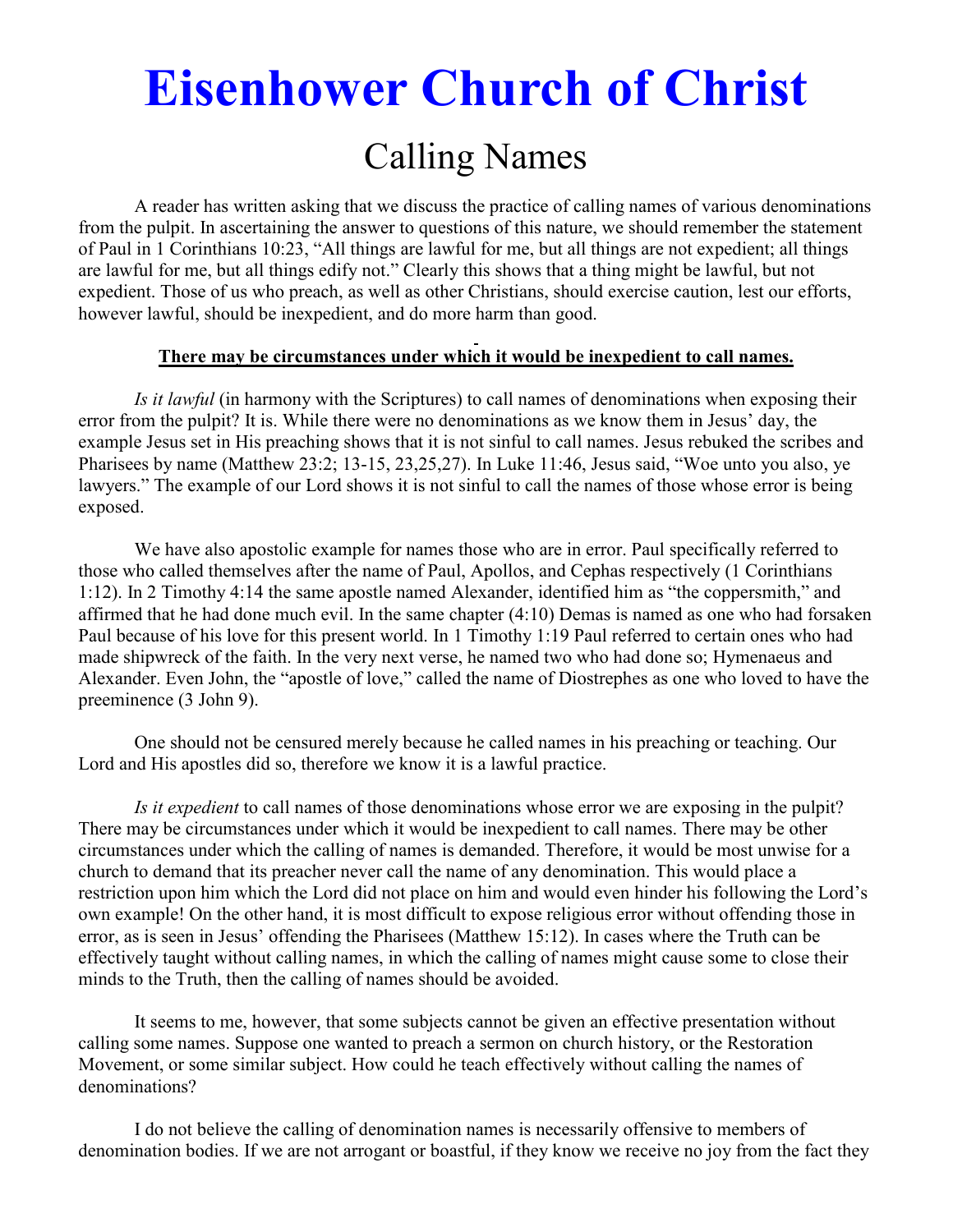are in error, if they understand that we love them, and are trying to help them, and not embarrass them, then we will not necessarily be offensive to them.

We must preach the Truth, but in Ephesians 4:15 Paul emphasized the need to speak "the truth in love."

—Bobby Duncan

# *Prayer Request*

**Jackie Rex** is in Medical Center Hospital with the Covid virus. She is struggling with her breathing. Please keep Jackie in your prayers that she can beat this virus.

**Phil and Tracie Halbert** are dealing with the Covid virus. Both are doing well. Phil has it worse since this is his first time.

**Charles Wood** is dealing with bronchitis. We need to keep him in our prayers.

**Betty Branson** is also fighting a cold and a touch of bronchitis. Continue to keep her in your prayers.

## *Concerns Update*

**Glenna Callendar** is still waiting for Lubbock to call her to set up an appointment to have the heart ablation done. She cannot exert herself at all until the procedure is done. It's imperative that she has this done as soon as possible. Glenna is in need of prayers.

**Terresia Weaver** had the first of her stronger chemo treatments on Monday, January 10th. She reported that everything went well. Keep her in your prayers.

**LaDonna Chism** is still struggling with the infection in her leg. Needs prayers.

**Lisa Wells** (Josh Wells' mom) is undergoing physical therapy. She is talking a little better, but still has trouble forming some words.

## *Prayer List*

David Alaniz; Rudy Alaniz; Wayne Anderson; Betty Branson; Bill and Mary Brown; Glenna Callendar; LaDonna Chism; Dana Erwin; Hattie Gilmore; Hugo Grijalva; Doug Guynn; Rosanna Herrera; Tiffany Horton; Elaine Huntington; Alex Martinez; Ora McAfee; Glenna (Callendar) McCarty; Melissa Moore; Juan & Estella Morolez; Julie Munoz; Cain Pilgrim; Bruce & Trina Plyler; Chasidy Rayos; Carlos Reyes; Jackie Rex; Daniel Reyes; Lisa Salas; Marilyn Upshaw; Terresia Weaver; Lisa Wells; Janet Wesson; John Wood.

## *Eisenhower's Shut-ins*

Dusty and Kathy Marshall; Glenna McCarty; Jackie Rex; Janelle Shirley and Marilyn Upshaw

# *Youth*

Bible Quiz Question … (Fill in the blanks)

Jesus told His disciples, "I must work the works of Him who sent Me while it is  $\qquad$ ; the  $\qquad$  is coming when no one can work" (John 9:4)

Last Week's Quiz Answer...

Amos (a minor prophet) was both a shepherd and a fig tree gardener. (Amos 7:14)

## *Events*

Watch **"***In Search of the Lord's Way"* Sunday mornings at 7:30 am on KWES TV 9.

## *Thoughts to Remember*

You never get something without giving up something.